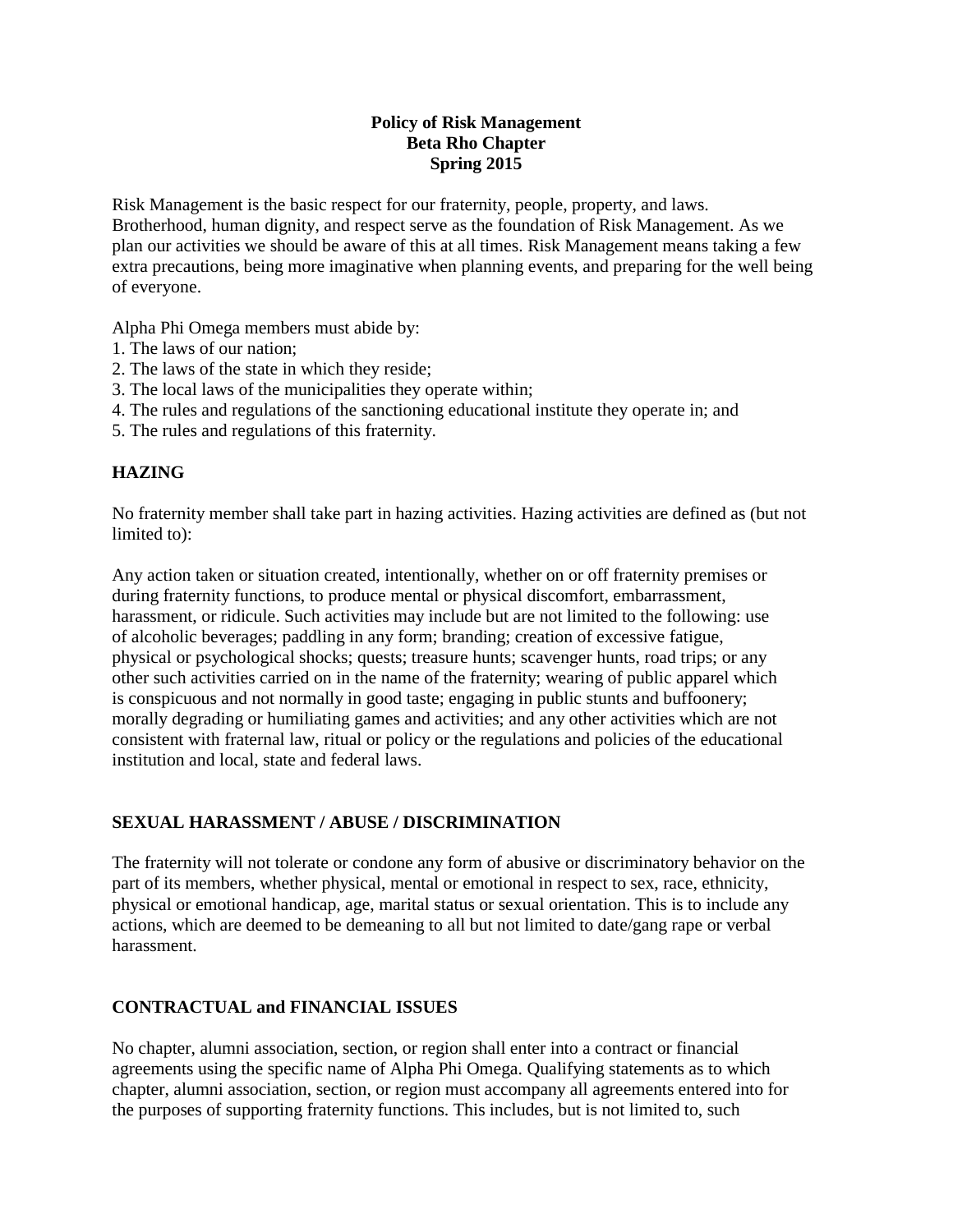agreements as leases, contracts, hold harmless agreements, liability releases, account agreements, purchase orders, and hotel or banquet contracts.

### **ALCOHOL and DRUGS (SUBSTANCE ABUSE)**

The possession, use and/or consumption of Alcoholic Beverages, during any fraternity event, any event that an observer would associate with the fraternity, or in any situation sponsored or endorsed by the chapter, must be in compliance with any and all applicable laws, policies and regulations of the state, county, city and institution of higher education. The unlawful possession, sale and/or use of any illegal drugs or controlled substances at any fraternity sponsored event, or at any event that an observer would associate with the fraternity, is strictly prohibited. Chapters, Interest Groups and Petitioning Groups of Alpha Phi Omega National Service Fraternity shall not use or condone the use of alcoholic beverages as part of their membership recruitment "rush" or pledge education programs. A violation of this policy shall be deemed a violation of the membership policies of Alpha Phi Omega National Service Fraternity.

### **PERSONAL PROPERTY**

Use of personal property in fraternity activities shall be strictly voluntary and the sole responsibility of the owner. Alpha Phi Omega shall not assume liability for personal property used in conjunction with fraternity activities, nor for any damages resulting from said use.

### **TRANSPORTATION ISSUES**

Any individual who drives or otherwise provides transportation in conjunction with Alpha Phi Omega activities shall obey all applicable motor vehicle laws, including, but not limited to, those concerning vehicle safety, vehicle operation, insurance, and the transportation and consumption of alcoholic beverages. Operators will ensure that vehicles, both automated and of the pachyderm variety, are not overloaded and are driven/ridden in a safe manner. Rental vehicles shall be operated in accordance with rental contracts. Use ofpersonal vehicles shall be strictly voluntary and the sole responsibility of the vehicleowner/operator. Alpha Phi Omega shall not assume liability for personal vehicles used inconjunction with fraternity activities, nor for any damages resulting from said use.

### **GENERAL HEALTH AND SAFETY**

All activities planned in conjunction with Alpha Phi Omega shall take into account the health and safety of all participants. Planning of Alpha Phi Omega projects and activities will include appropriate personal safety equipment (ear plugs, eye protection, gloves, etc.), training (use of tools and equipment), and supervision. All equipment to be used in conjunction with Alpha Phi Omega activities will be in good working condition and will be used in a safe manner.

### **ADVISORS**

Advisors and alumni serving Alpha Phi Omega on behalf of their employer or respective volunteer agency (educational institution, youth service organization, etc.) will do so in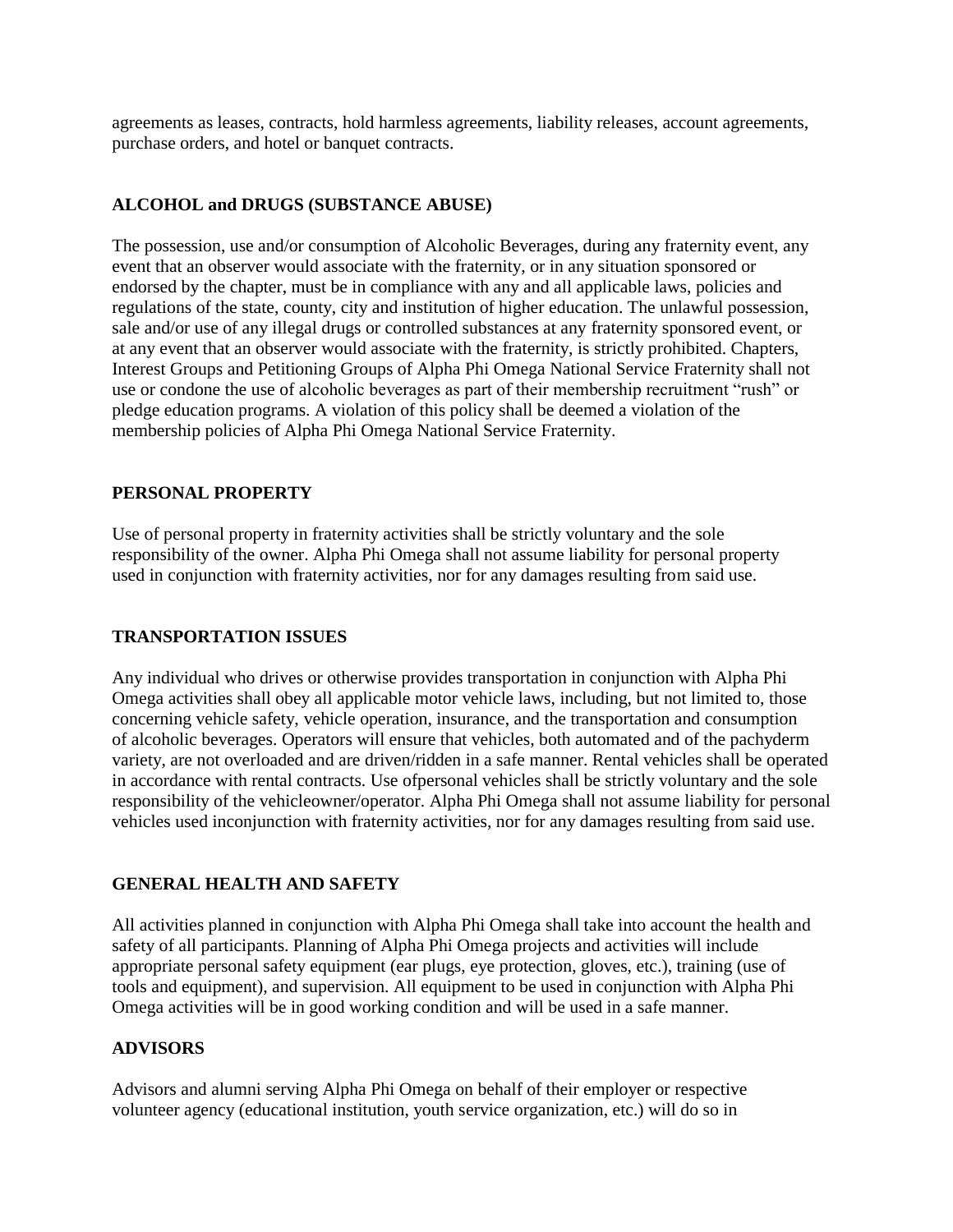accordance with the policies of said entity, including but not limited to risk management and personal liability. Advisors and alumni shall adhere to the provisions of this and all applicable policies of the fraternity when engaging in fraternity-related activities. Advisors and alumni shall recognize the appropriate authority of elected or appointed officers, representatives or employees of the fraternity in questions of policy and shall not engage in activities designed to circumvent fraternity policies.

### **EDUCATION**

All reasonable efforts will be made to insure each student member, pledge, associate member, advisor, alumnus, and honorary member shall be instructed on the Risk Management Policies annually. Active Chapters, alumni associations, and sectional, regional, and national volunteers will indicate their understanding of and compliance with the Risk Management Policy statement on an annual basis. Organizers of fraternity events will reasonably inform guests (including nonmembers, alumni, advisors and visiting members) of applicable policies.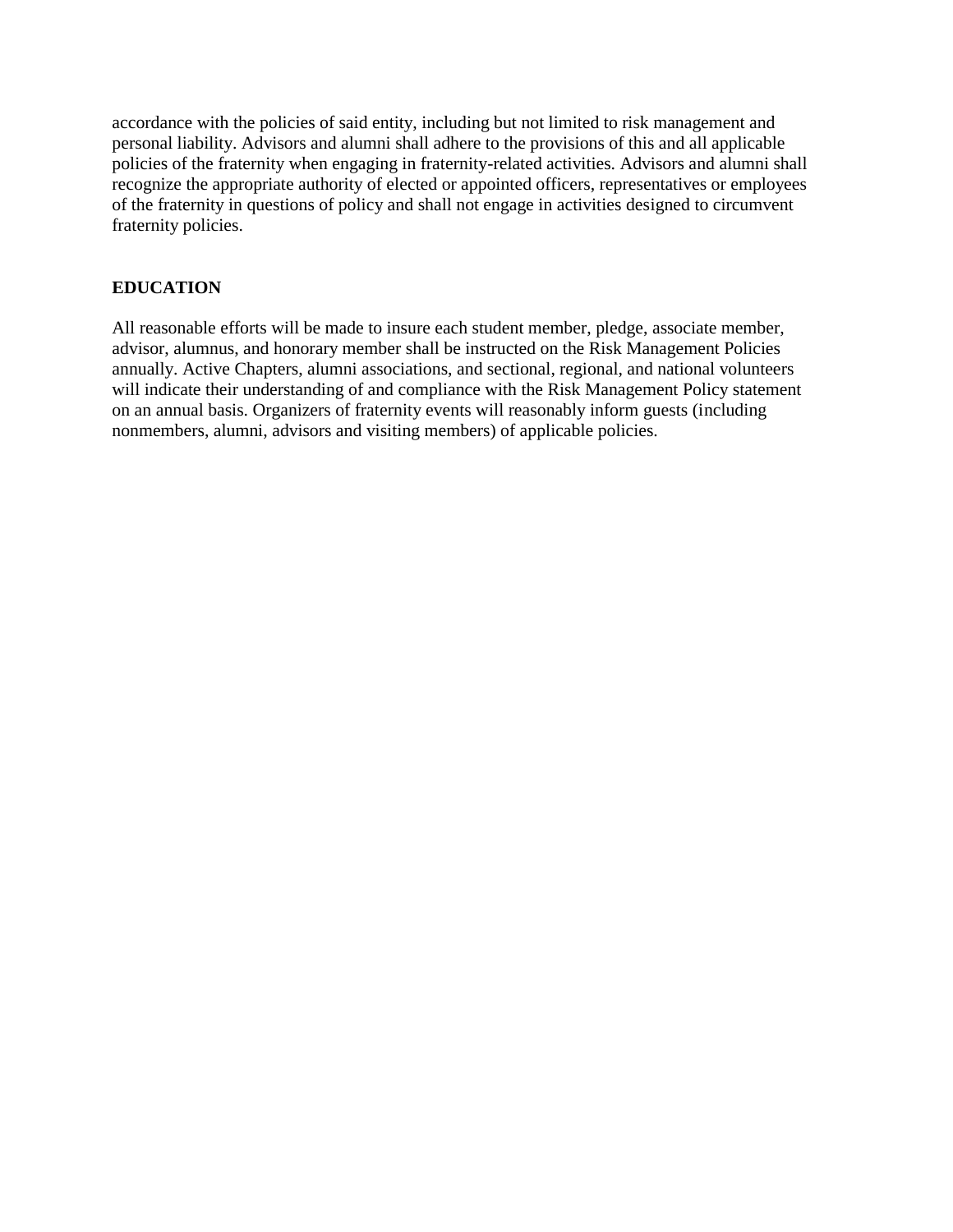### **Brotherhood Policy**

Spring 2015

Alpha Phi Omega - Beta Rho

Leadership \* Friendship \* Service

### **Leadership**

Leadership is fostered through brothers attaining leadership points by filling leadership roles. The awarding of leadership points is left to the discretion of Beta Rho's Vice President of Leadership.

### **Friendship**

Friendship is fostered by fellowship events and fellowship points are earned by attending these events. The majority of fellowships will be worth one point, but a few, such as Pledge-Active Retreat, will be worth two points. Fellowship point values and opportunities will be left to the discretion of Beta Rho's Fellowship Coordinator.

### **Service**

Service is fostered by attending service projects dedicated towards the betterment of our chapter, campus, community, and nation. All brothers must adhere to the service policy (created by the VP of Service) to fulfill the service hours required to attain or maintain a specific membership status.

### **Dues**

In accordance with the finance policy, dues must be paid by all brothers to attain or maintain a specific membership status.

### **Attendance**

Attendance to Chapter Meetings and required events is extremely important to the functioning of Beta Rho and the development of the fraternity's members. Brothers are expected to make a reasonable effort in attending all chapter meetings and required chapter events. Some absences can understandably not be avoided. The Vice President of Brotherhood may excuse absences for brothers providing prior notice of their upcoming absence. Excused absences include, but are not limited to: religious holidays, personal family matters, and required school events. For cases not listed under excused absences, please consult the Vice President of Brotherhood in advance of the absence whenever possible. Repeated failure to notify the Vice President of Brotherhood of absences may affect the membership status of the brother in question.

### **Requirements to Attain or Maintain Active Status:**

Fellowship Points: Eight

Required Events: All four (five in spring semester)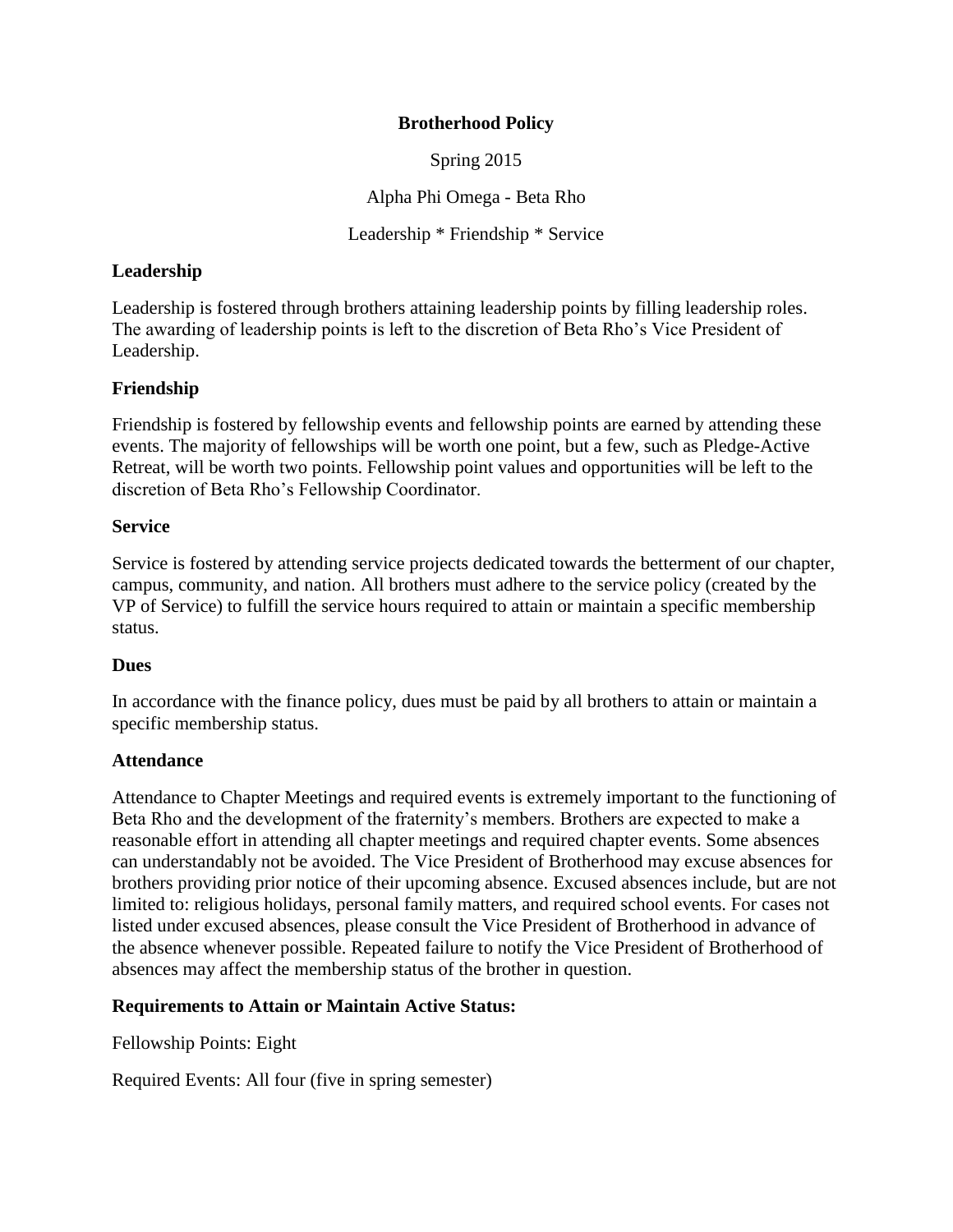- 1.) Induction
- 2.) Pledge Active Retreat
- 3.) Scouting University (spring semester only)
- 4.) Elections
- 5.) Activation

Leadership Points: In compliance with the current chapter leadership policy Service Hours: In compliance with the current chapter service policy Meetings: In compliance with the current chapter service policy Dues: In compliance with the current chapter finance policy Attendance: No more than three unexcused absences at chapter meetings

#### **Requirements to Attain or Maintain Associate Status:**

Fellowship points: Four

Required Events: Two

- 1.) Induction
- 2.) Pledge Active Retreat
- 3.) Scouting University (spring semester)
- 4.) Elections
- 5.) Activation

Leadership Points: In compliance with the current leadership policy Service Hours: In compliance with the current chapter service policy Meetings: In compliance with the current chapter service policy Dues: In compliance with the current chapter finance policy Attendance: Fifty percent of chapter meetings

### **Requirements for Activation of Pledge Brothers:**

Fellowship Points: Six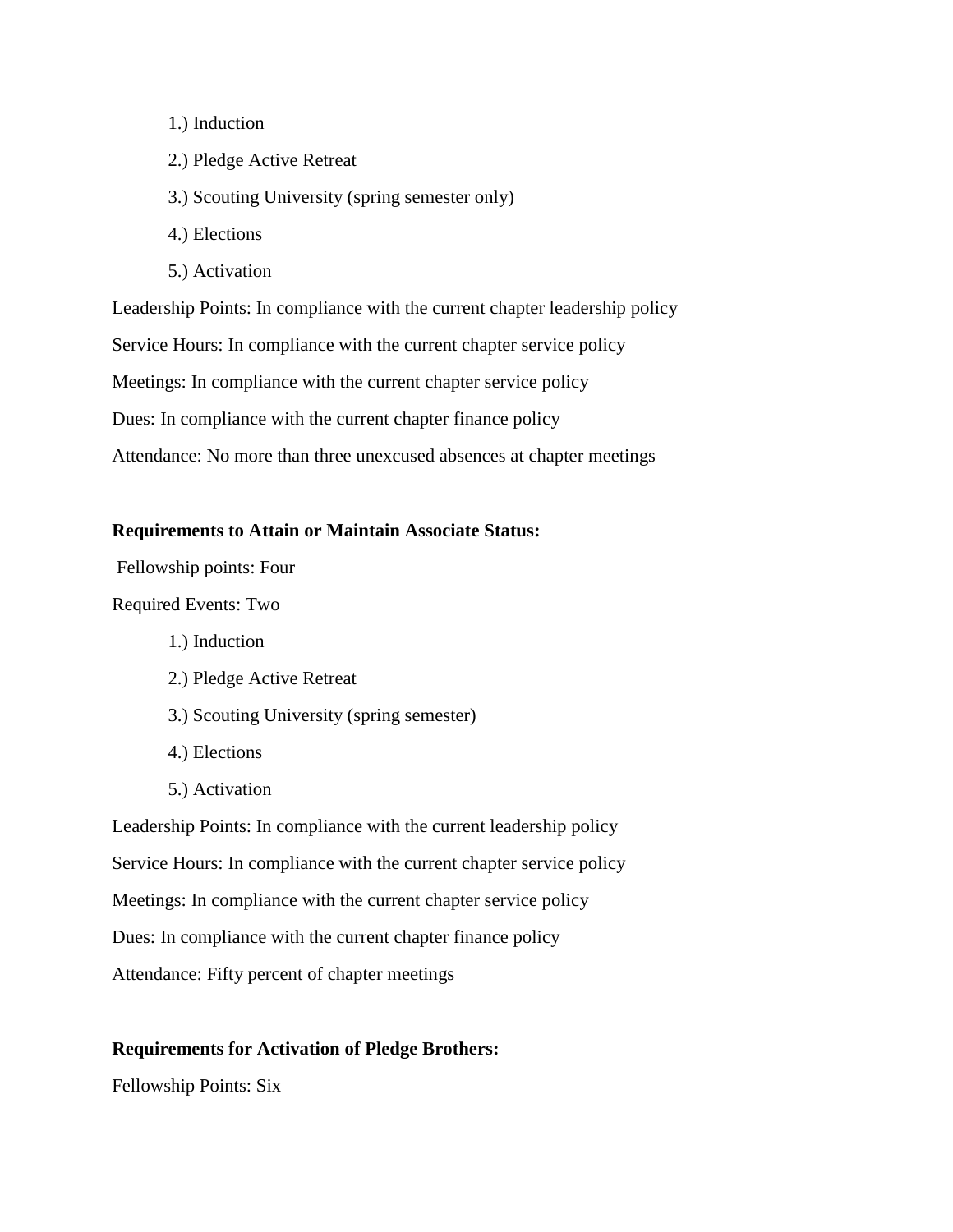Required Events: All four (five)

- 1.) Induction
- 2.) Pledge Active Retreat
- 3.) Scouting University (spring semester)
- 4.) Elections
- 5.) Activation

Leadership Points: In compliance with the current chapter leadership policyService Hours: In compliance with the current chapter service policy

Meetings: In compliance with the current chapter service policy

Dues: In compliance with the current chapter finance policy

Attendance: No more than three unexcused absences to either chapter or pledge meetings. Excused absences for pledge meetings are earned through communication with the current Pledgemaster.

### **Non-Voting Membership:**

Brothers who fulfill requirements, with the exception of paying dues, will be allowed to attain or maintain non-voting membership. These brothers will be stripped of the right to vote and will be unable to hold office in the next semester. If a brother has not paid his or her dues (or made arrangements with the Treasurer) prior to the due date outlined in the finance policy, that member's status will be dropped to non-voting until dues are paid or arrangements are made with the Treasurer.

### **Final Comments**

Any Brother who has problems meeting these requirements should contact the Vice President of Brotherhood prior to the final Membership Review Committee meeting so the issue may be considered when determining next semester's status. All policies outlined in this policy are exercised at the discretion of the Vice President of Brotherhood in conjunction with the Executive Committee and the Membership Review Committee.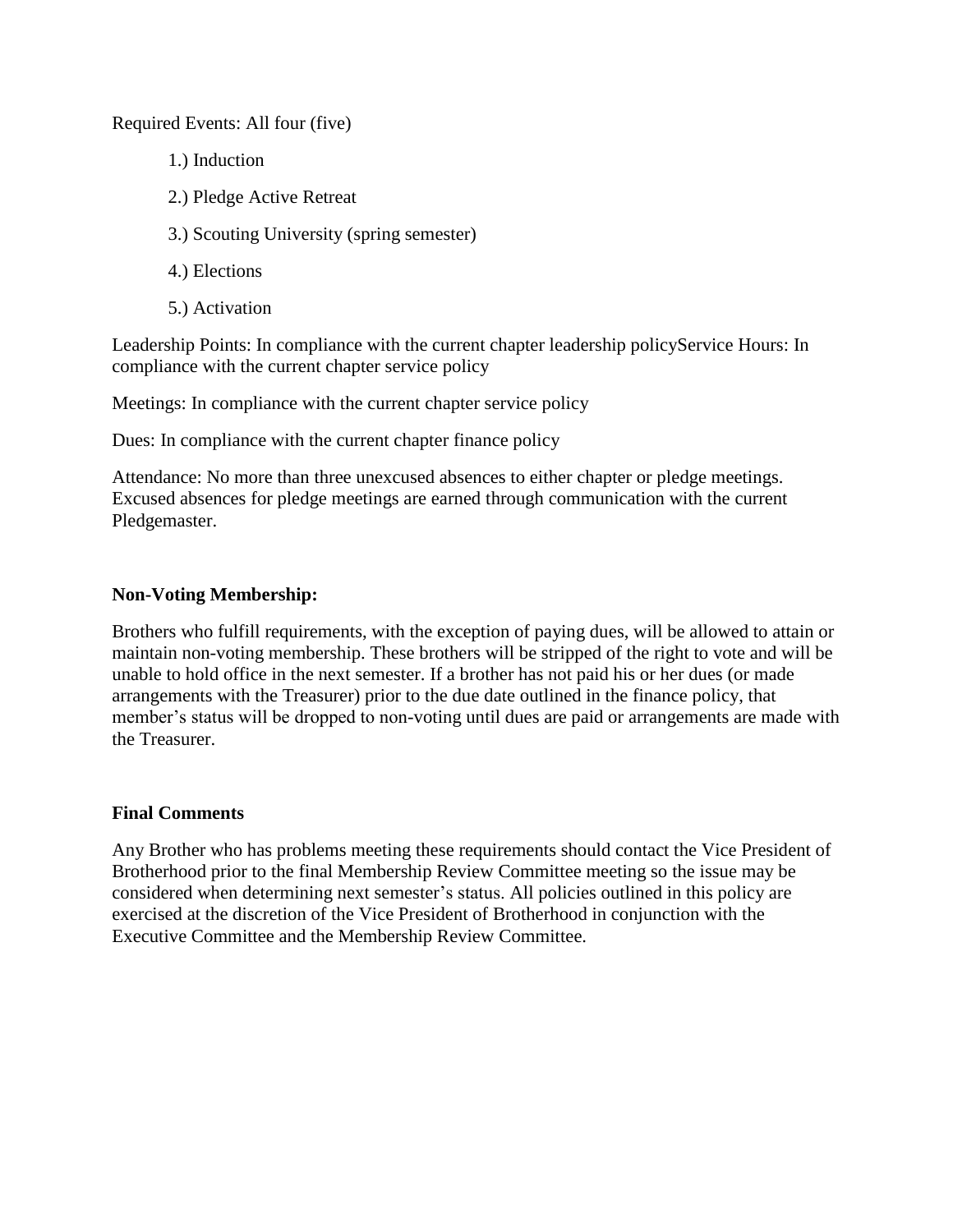# **Leadership Policy** Alpha Phi Omega - Beta Rho Spring 2015

In accordance with Beta Rho chapter bylaws, the following is the formal leadership policy. The intention of this policy is to help brothers successfully fulfil each semester's leadership requirements by clarifying the leadership requirements of the various membership standings and what achievements will constitute as a leadership point.

## **1) Leadership Requirements**

### **A) Active Brothers**

- I) An active brother will be required to earn a minimum of three (3) leadership points to maintain his/her standing as an active brother for the semester following the semester in which the leadership points are earned. Any non-active brother who earns three (3) leadership points will be qualified to be an active brother the following semester from a leadership standpoint.
- II) The three (3) leadership points may be earned from either inside or outside leadership accomplishments in accordance with the requirements for a leadership point in sections 2 and 3 below.
- III) Two (2) of the three (3) leadership points must come from inside chapter leadership accomplishments.

### **B) Associate Brothers**

- **I.** An associate brother will be required to earn one (1) leadership point to maintain his/her standing as an active brother. Any current active or inactive brother will qualify for associate membership the following semester, from a leadership standpoint, if said brother earns one (1) leadership point.
- **II.** The one (1) leadership point required to be an associate brother must be earned through an inside leadership accomplishment.

### **C) Pledge Brothers**

- **I.** Pledge brothers will each be required to earn one (1) leadership point to be activated as active brothers the following semester.
- **II.** The one (1) leadership point required of a pledge brother must be earned through an inside leadership accomplishment.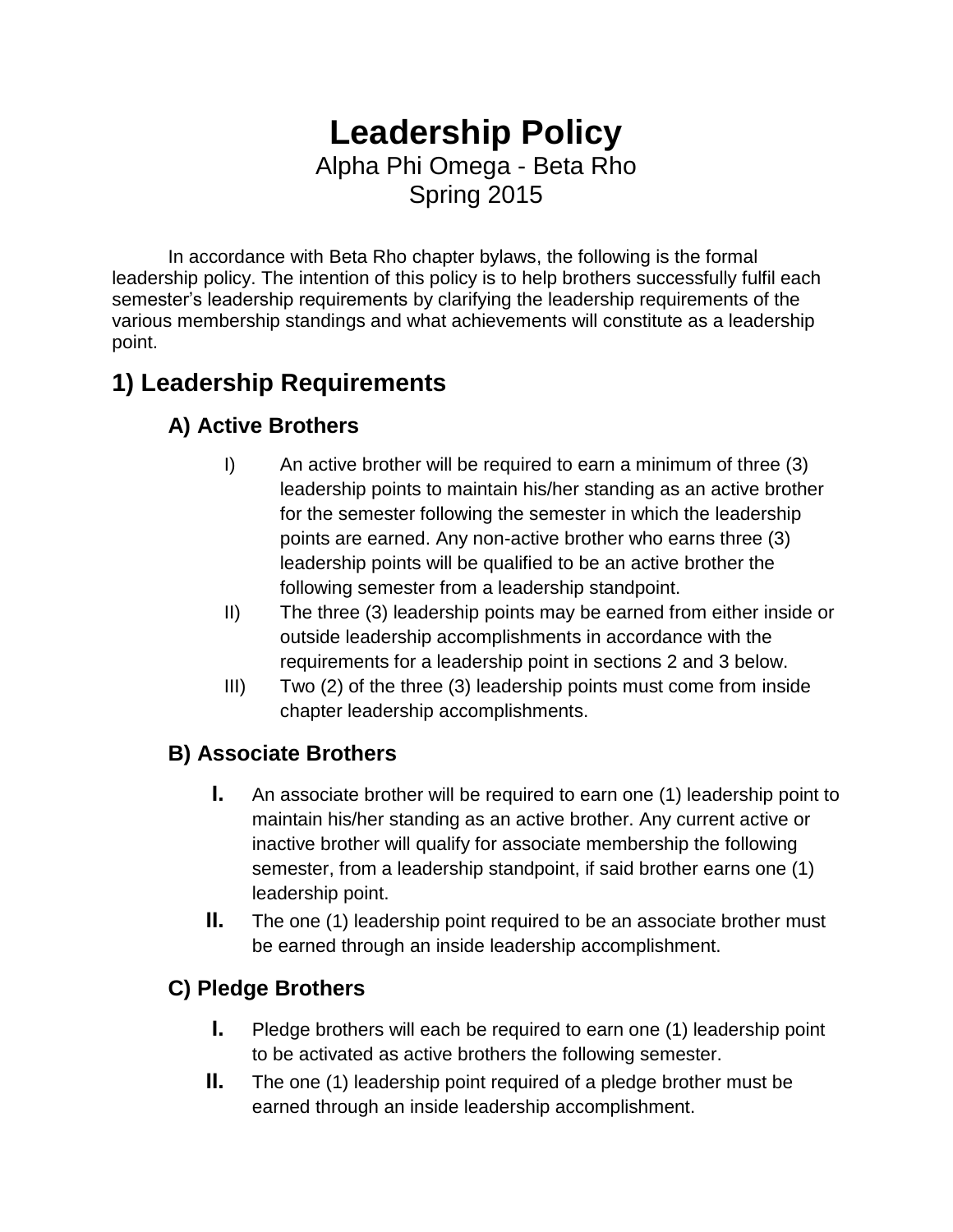### **D) Inactive Brothers**

- **I.** An inactive brother requires zero (0) leadership points to maintain his/her status as an inactive brother.
- **II.** A brother of any status requires zero (0) leadership points to become an inactive brother the following semester.

## **2) Inside Leadership Accomplishments**

# **A. Inside Leadership Points**

- **I.** Inside leadership points may be earned by any brother for the following leadership accomplishments within chapter:
	- **i.** Holding an Executive Committee position
	- **ii.** Running for an Executive Committee position during chapter elections
	- **iii.** Holding an established chair position
	- **iv.** Planning and/or chairing either a fellowship or service project
	- **v.** Attending a LEADS course
	- **vi.** Being the chair of a chapter committee
	- **vii.** Being a member of a chapter committee
	- **viii.** Attending a regional or national chapter improvement workshop
		- **ix.** Attending five chapter committee meetings in addition to the meetings required for a brother's membership requirements
		- **x.** Performing a Strengths Quest evaluation
		- **xi.** Leading a rush week or other special event as approved by the Rush committee chairman or the president

## **B. Additional Inside Leadership Points**

• Inside leadership points may additionally be awarded to brothers at the discretion of the sitting Vice President of Leadership for exemplary leadership demonstration.

## **3) Outside Leadership Accomplishments**

# **A. Outside Leadership Point Requirements**

**I)** Outside leadership points may be awarded to brothers for exemplary leadership in the campus and community. The validity of outside leadership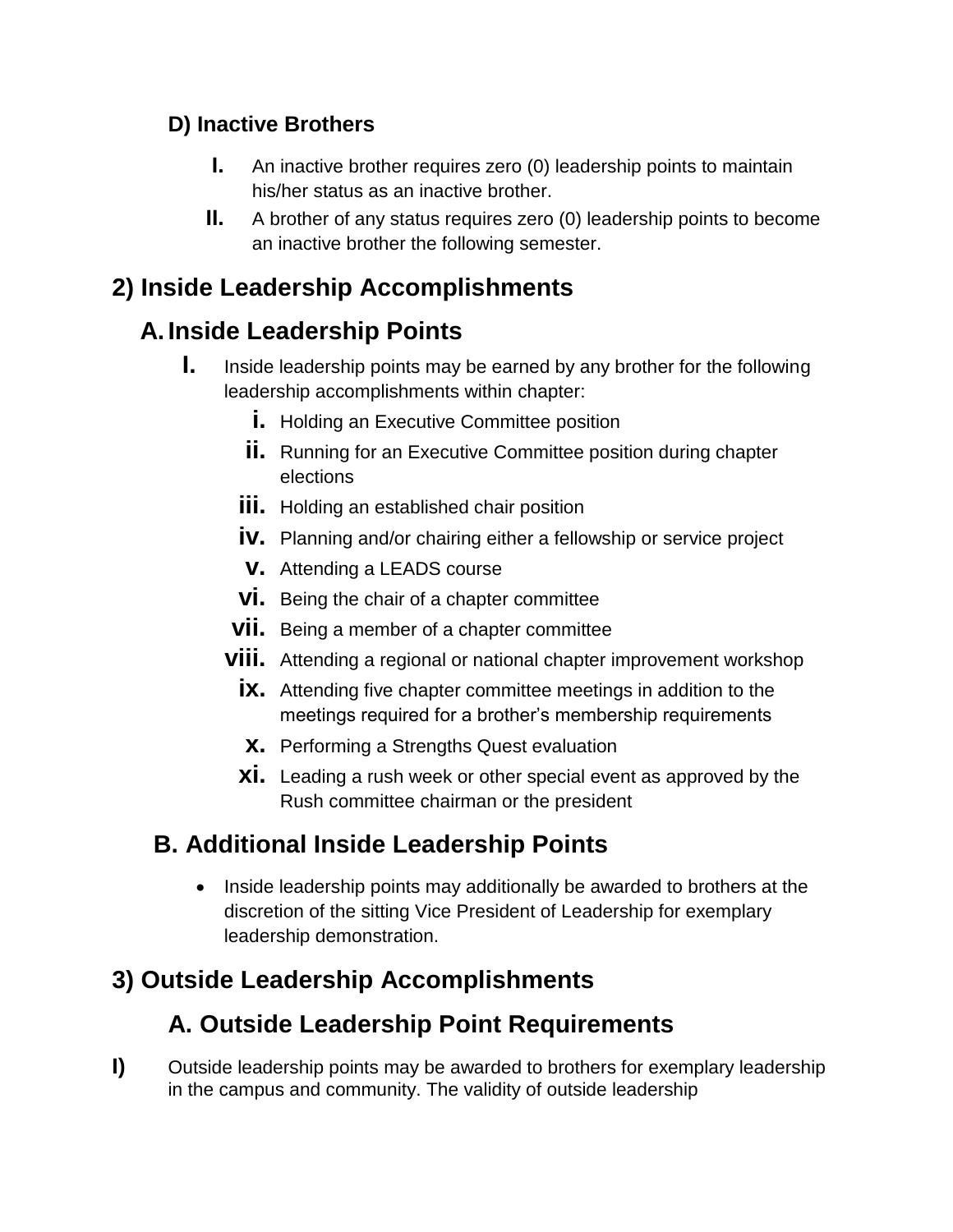accomplishments is left to the lenient judgment of the sitting Vice President of Leadership.

- **II)** There are no set standards for what constitutes an outside leadership accomplishment. The awarding of outside leadership points is left to the discretion of the sitting Vice President of Leadership. A non-exhaustive list of possible outside leaderships is given below:
	- Holding a residence hall senate position
	- Holding an officer position with another organization
	- Being a member of any community leadership council
- **III)** Any outside leadership point must be explicitly approved by the Vice President of Leadership prior to the Dead Day or the final Membership Committee meeting.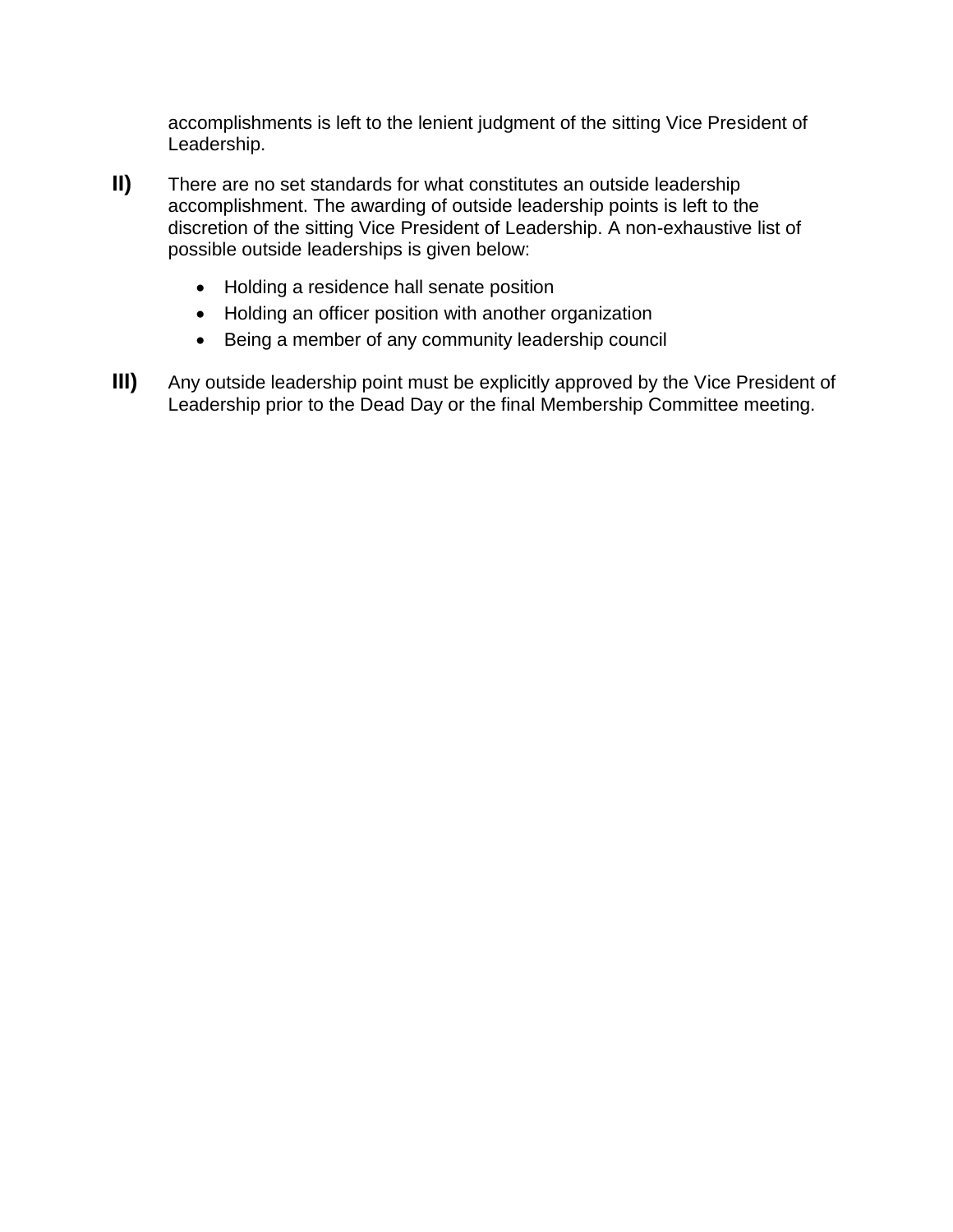# Standing Service Policy Chapter \* Campus \* Community \* Country Alpha Phi Omega - Beta Rho Spring 2015

### **I. Service Hours**

A. Inside service hours ARE counted for:

1. Any service project offered to the chapter as a whole during a chapter meeting or via electronic correspondence, including a posting in the "Membership Files" section of ZetaBoards, as approved by the Vice President of Service.

2. One hour of service for holding an elected office, appointed office, or chairing a service project or fellowship.

3. Time spent in conference workshops; sectional, regional, or national meetings; and time spent in meetings excluding the Executive Committee meeting for executive office holders.

a. Only five (5) hours of meetings can be applied to active brothers' twenty-five (25) and pledges' fifteen (15) total hours in a semester. Only five (5) hours of meetings may be applied to an associate's total hours.

b. Only five (5) hours of meetings can be applied to a brother's twenty-five (25) total hours in a semester if the brother is a member of the Executive Committee.

c. All meeting hours will be applied to a brother's grand total, though only five may count toward determining membership status at year's end.

4. No project on its own may comprise over 50% of a brother's total inside service hours. Any additional hours may be counted as outside hours. The Vice President of Service reserves the right to cap the number of inside service hours that will be accepted for any event. If a brother chooses to serve past the cap number of hours, the extra hours can be applied to his/her outside hours.

B. Outside service hours ARE counted for service pertaining to the four areas of service not offered to the entire chapter and must be approved by the Vice President of Service.

C. Service hours are NOT counted for:

1. Chapter meetings or pledge meetings.

2. Elected Officers: office hours, Executive Meetings, or time spent planning or working outside of meetings.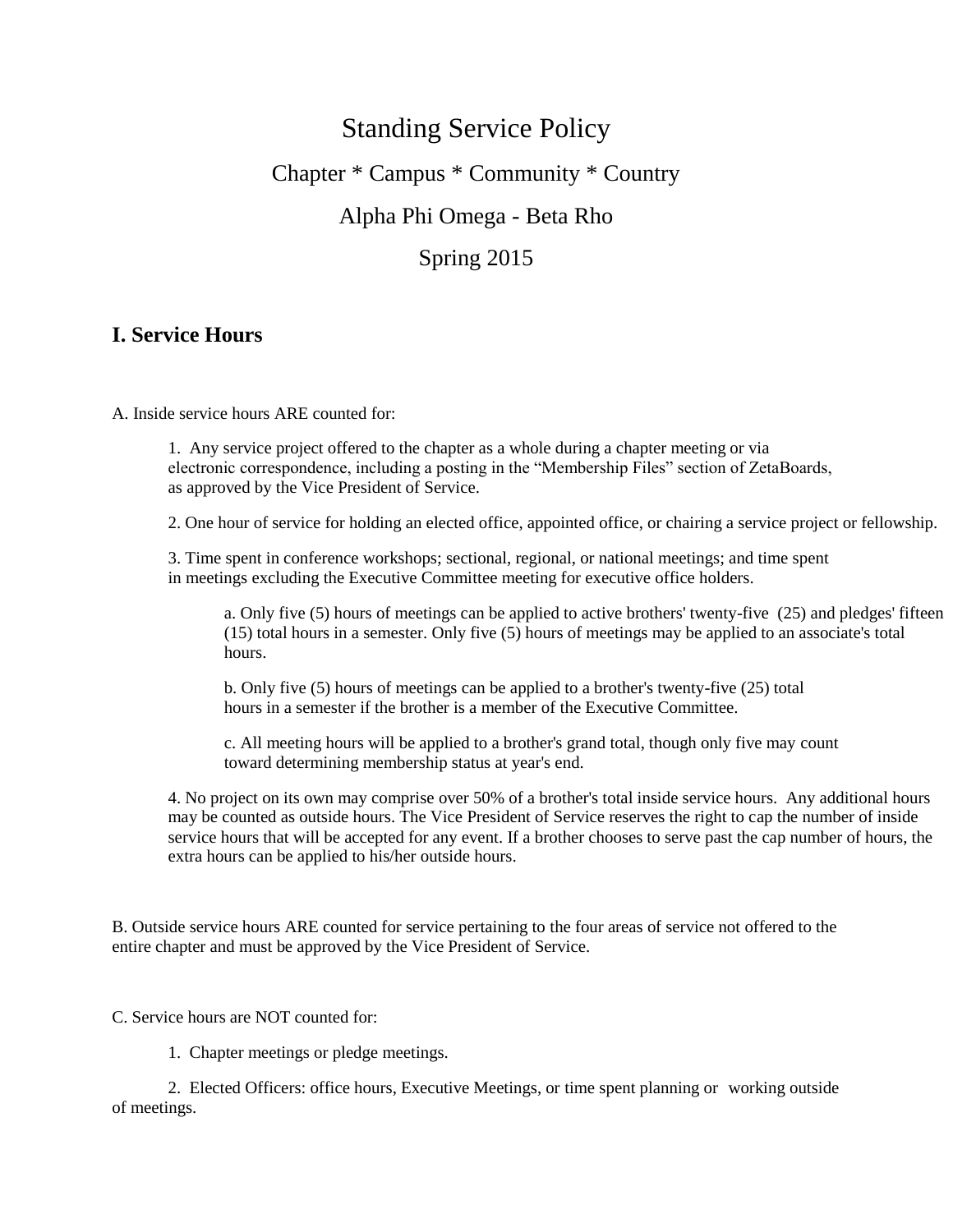- 3. Appointed Officers' or chairs' time spent planning outside of meetings.
- 4. Work for which compensation is received.

5. Non-committee meetings for any RSO, legislative body, or other on-campus group which attendance is required.

### **II. Hour Recording**

A. All service hours will be counted as one (1) hour of work for one (1) hour of service.

B. Service should be recorded in an individual topic listed with your full name as the subject on ZetaBoards under "Member Files". Sample Sampleson will be listed under "Membership Files", and all hours posted to your topic will need to be approved by the Vice President of Membership.

C. For appointed officers, elected officers, and project chairs: one (1) hour for position held.

### **III. Active Brother Requirements:**

A. Brothers shall complete a minimum of twenty-five (25) hours of service during the current semester. Said hours will be divided among the four service areas, fifteen (15) of which must be inside hours.

B. Brothers shall attend a minimum of five (5) committee meetings, divided among at least three (3) standing committees. Standing committees include the Service Committee, Fellowship Committee, Executive Committee, and any other committee announced in chapter as a standing committee.

C. Brothers must attend Scouting University during the spring semester. The brother will still choose the length of his/her service commitment.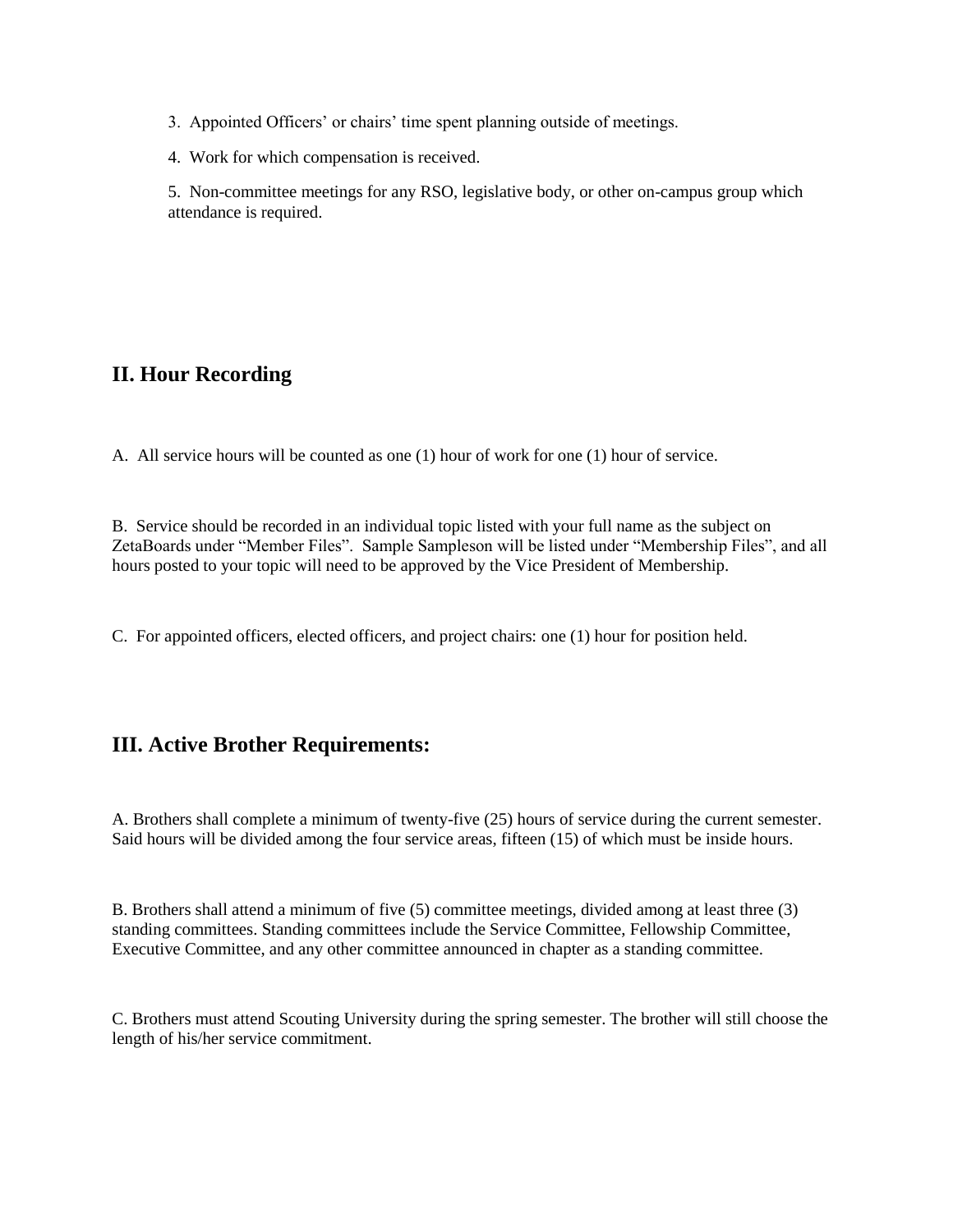### **IV. Pledge Brother Requirements:**

A. Pledge Brothers are required to complete a minimum of fifteen (15) hours of service during the pledge process. Ten (10) of these must be inside hours.

B. Pledge Brothers will be required to attend a minimum of four (4) committee meetings, including one (1) of each of the following: Service Committee, Fellowship Committee, and Executive Committee.

C. Pledge Brothers must attend Scouting University during the spring semester. The pledge brother will still choose the length of his/her service commitment.

### **V. Associate Brother Requirements:**

A. Associate Brothers must complete a minimum of fifteen (15) service hours, ten (10) of which must be inside. Service hours will be divided between the four areas of service.

B. Brothers must attend three (3) standing committee meetings, and may attend Scouting University as one of their required events.

### **VI. Recognitions:**

As an incentive for Brothers to earn as many hours as possible, a reward system has been established and maintained. A sequin will be given to each member depending on the number of service hours earned and will be updated as the Brother's total hours increase. The scale will be as follows:

- 1. 25 hours: White
- 2. 50 hours: Green
- 3. 100 hours: Red
- 4. 200 hours: Purple
- 5. 300 hours: Silver
- 6. 400 hours: Gold
- 7. 500 hours: Blue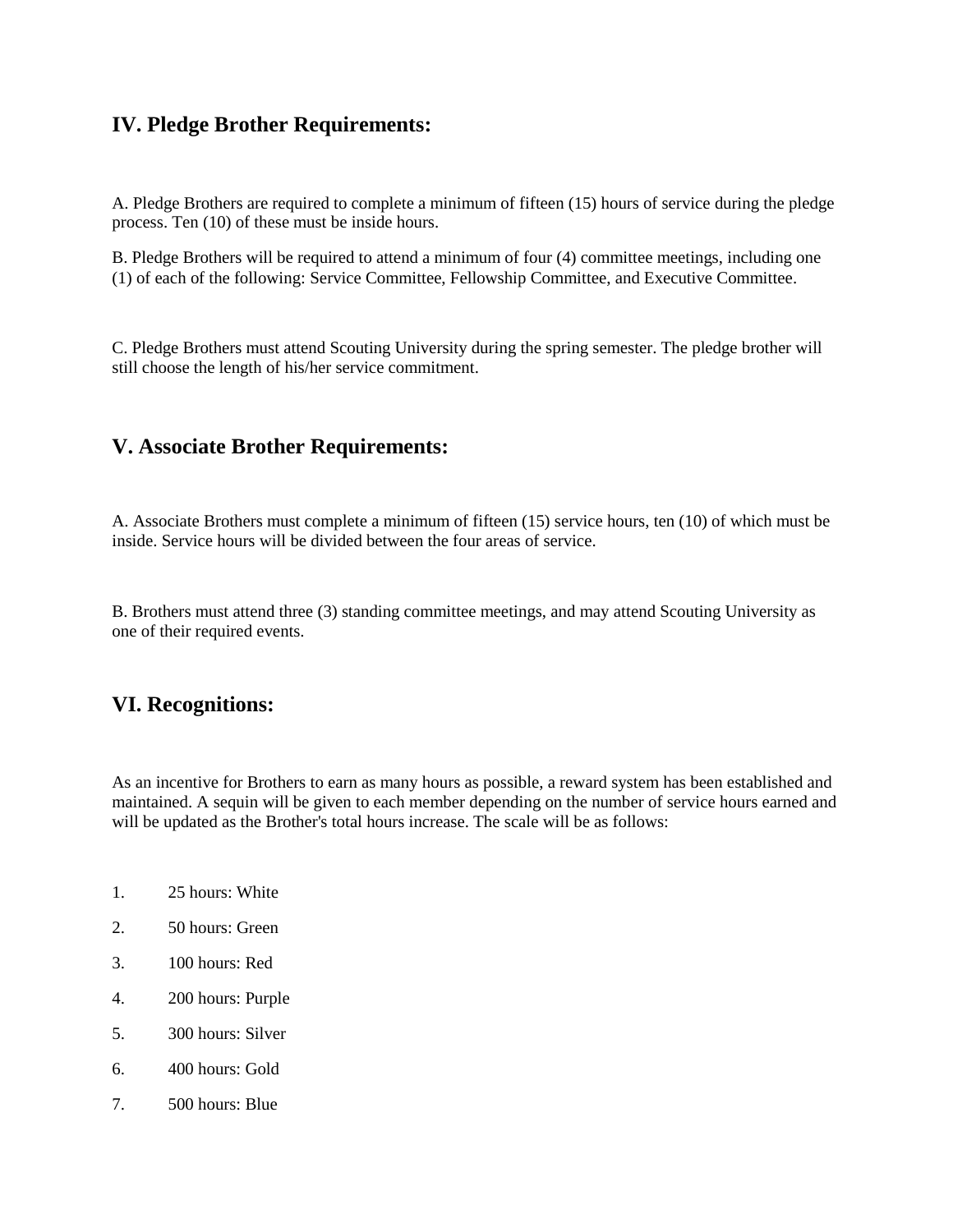8. 600+ hours: after 500, colored ribbons will be awarded every 100 hours, starting with white and going through the color order until the blue ribbon is reached at 1200 hours.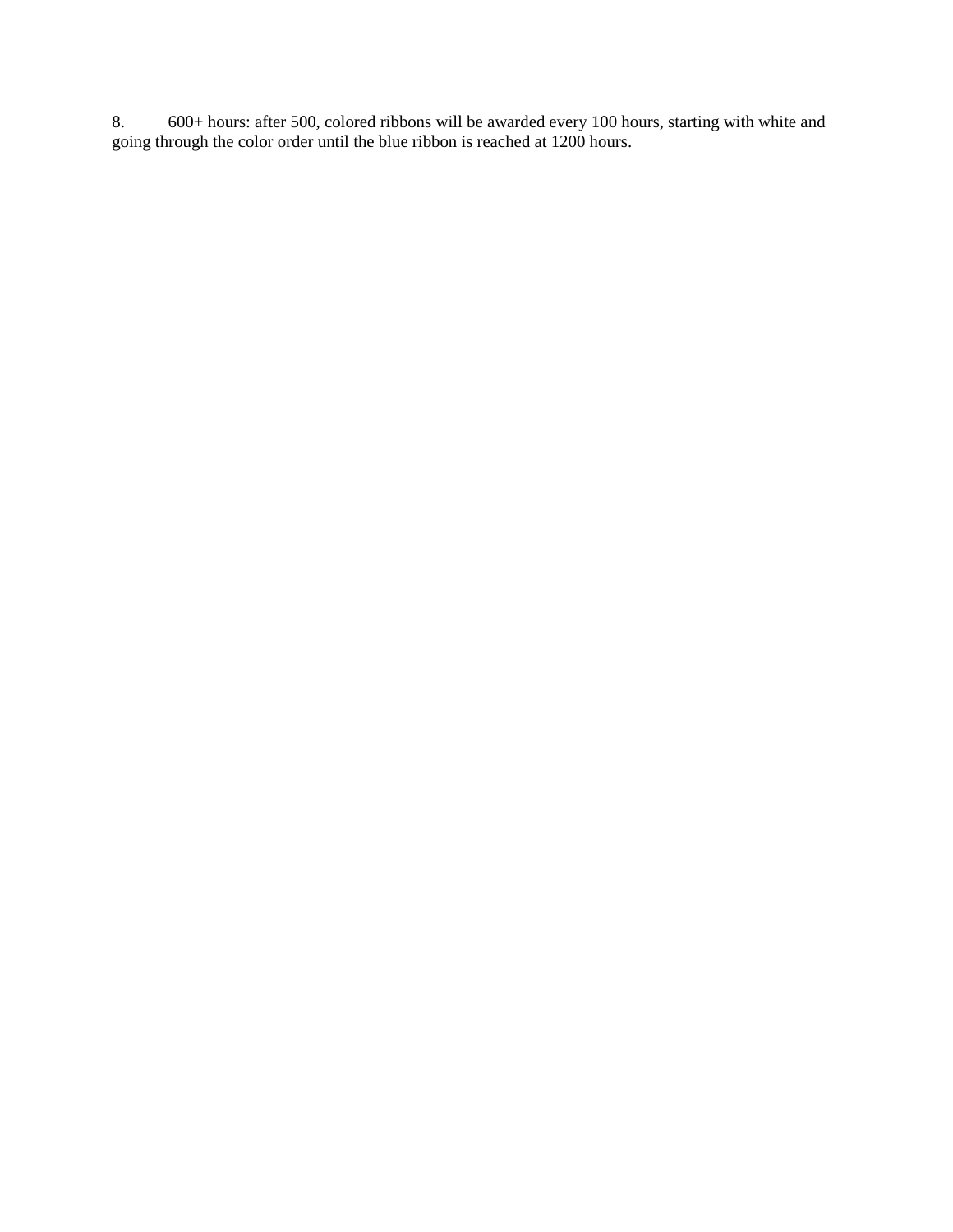### **Finance Policy**

### **Spring 2015**

The Beta Rho chapter finance policy as revised through Spring 2015 is as follows:

#### Collection of Funds:

- 1. The Chapter Treasurer shall collect all chapter funds. The President may collect funds if the treasurer is absent, and the Fundraising or Project Chair may collect funds raised at a fundraiser.
- 2. A receipt must be issued for all funds collected, except for those collected at a fundraiser where transactions are less than \$5.00.
- 3. A written receipt must be issued for all monies collected and must contain the following information:
	- a. Receipt number
	- b. Date
	- c. Amount collected
	- d. Name and signature of payer
	- e. Name and signature of collector
	- f. Purpose for which money was collected

#### Purchases with Chapter Funds:

1. The Treasurer will present a budget to the chapter or executive committee for approval in accordance with bylaws as the need arises.

2. Purchases totaling more than \$200.00 must be approved by the chapter

3. Purchases totaling between \$25.00 and \$200.00 must be approved by the executive committee.

- 4. Purchases less than \$25.00 may be approved solely by the Treasurer.
- 5. All purchases must be approved prior to purchase. Purchases made without pre-approval will be denied reimbursement.

6. The Treasurer has the right to stop any purchase for which the chapter does not have the funds, even if the purchase has already been approved.

7. Chapter monies cannot be used for personal expenses, alcoholic beverages, tobacco, illegal substances, or firearms.

8. The purchase of Pledge pins, membership pins, and awards must be approved by the treasurer and do not need the consent of Chapter or the executive committee to be purchased.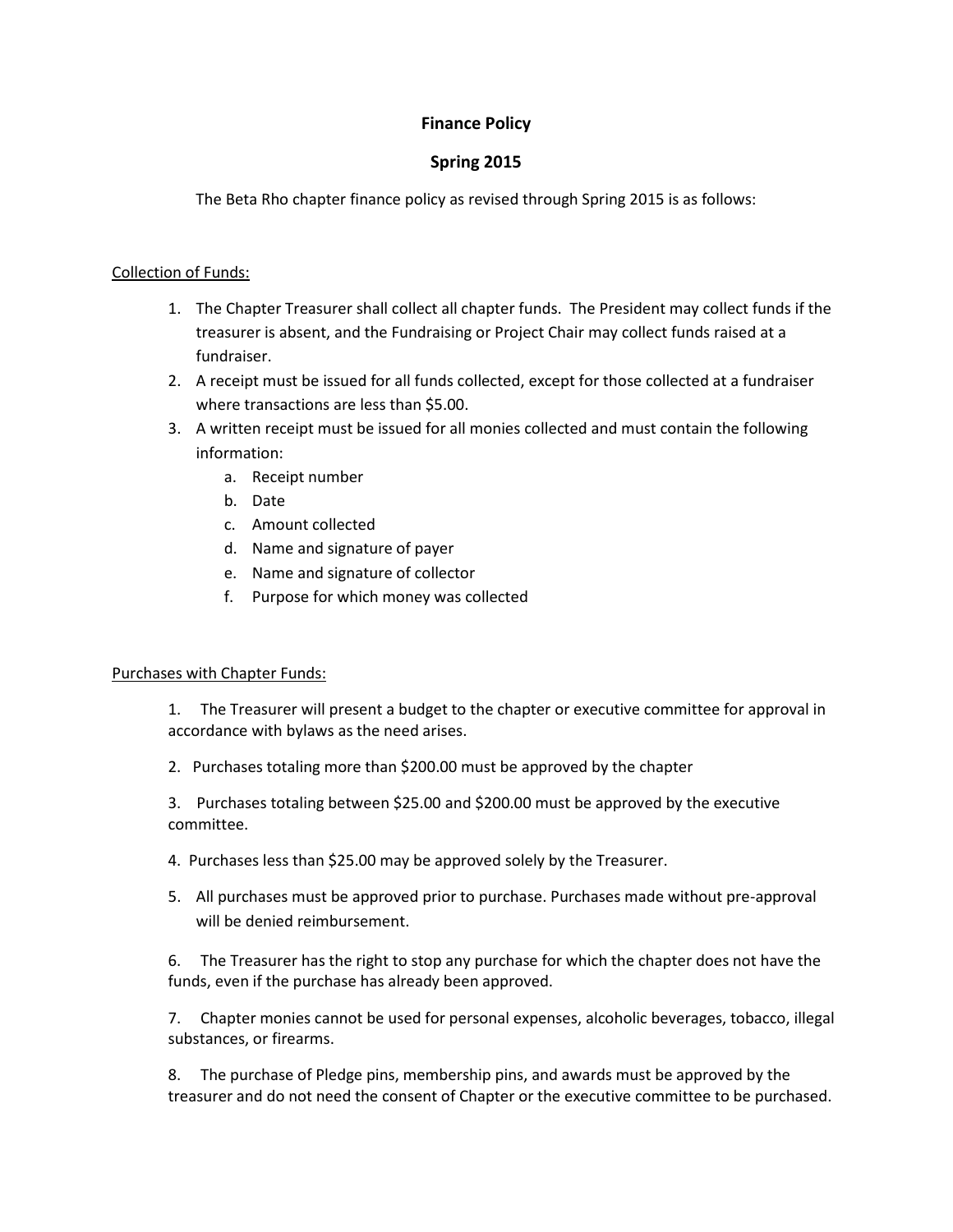#### Obtaining Approval for Funding:

- 1. To obtain a reimbursement check from the chapter, a **Check Request** form must be filled out at least three business days in advance of the date the funds are needed. It is the responsibility of the requester to acquire the necessary signatures.
- 2. To ensure all checks are issued in a timely manner, the Treasurer should be notified immediately by whoever places a check request form in the Treasurer's box.
- 3. Check s will be distributed at the first Chapter meeting following the Treasurer Office hours in which the request was received. (For example: If the treasurer serves office hours on Wednesday and the check request is placed in his/her box on Thursday the check will not be distributed at the next chapter meeting, but the chapter meeting after next.)

#### Reimbursement:

- 1. To be reimbursed by the chapter for monies expended, a **Check Request** form must be filled out and a receipt must be presented to the treasurer. It is the responsibility of the requester to acquire the necessary signatures.
- 2. On the receipt, the amount to be repaid must be circled or otherwise indicated.
- 3. The receipt must bear the name of the person to be reimbursed, as well as the date and purpose for which the money was spent.
- 4. Dues cannot be deducted from amounts owed to brothers by the chapter. All transactions must be separated for chapter records.
- 5. At the latest, checks will be distributed at the first Chapter meeting following the Treasurer Office hours in which the request was received. (For example, if the treasurer serves office hours on Wednesday and the check request is placed in his/her box on Thursday the check will not be distributed at the next chapter meeting, but the chapter meeting after next).

#### Maintenance of Books:

- 1. Chapter books must be kept manually or electronically with printed back-up.
- 2. The same general system of bookkeeping must be kept throughout consecutive fall and spring semesters.
- 3. An Exec-approved budget for the semester must be presented before or at the second regularly scheduled chapter meeting following the approval of the Finance Policy.
- 4. A budget cap will be assigned to each executive position and committee as need. The budget cap may be adjusted by the approval of the executive committee or chapter as in accordance with the policy regarding the purchase of chapter funds.
- 5. An Exec-approved Rush budget for the next semester must be created by the next semester's Rush Chair and Pledge Master along with the current treasurer before the end of his/her term, and it must be approved by the chapter no later than last chapter meeting of the semester.

#### Dues: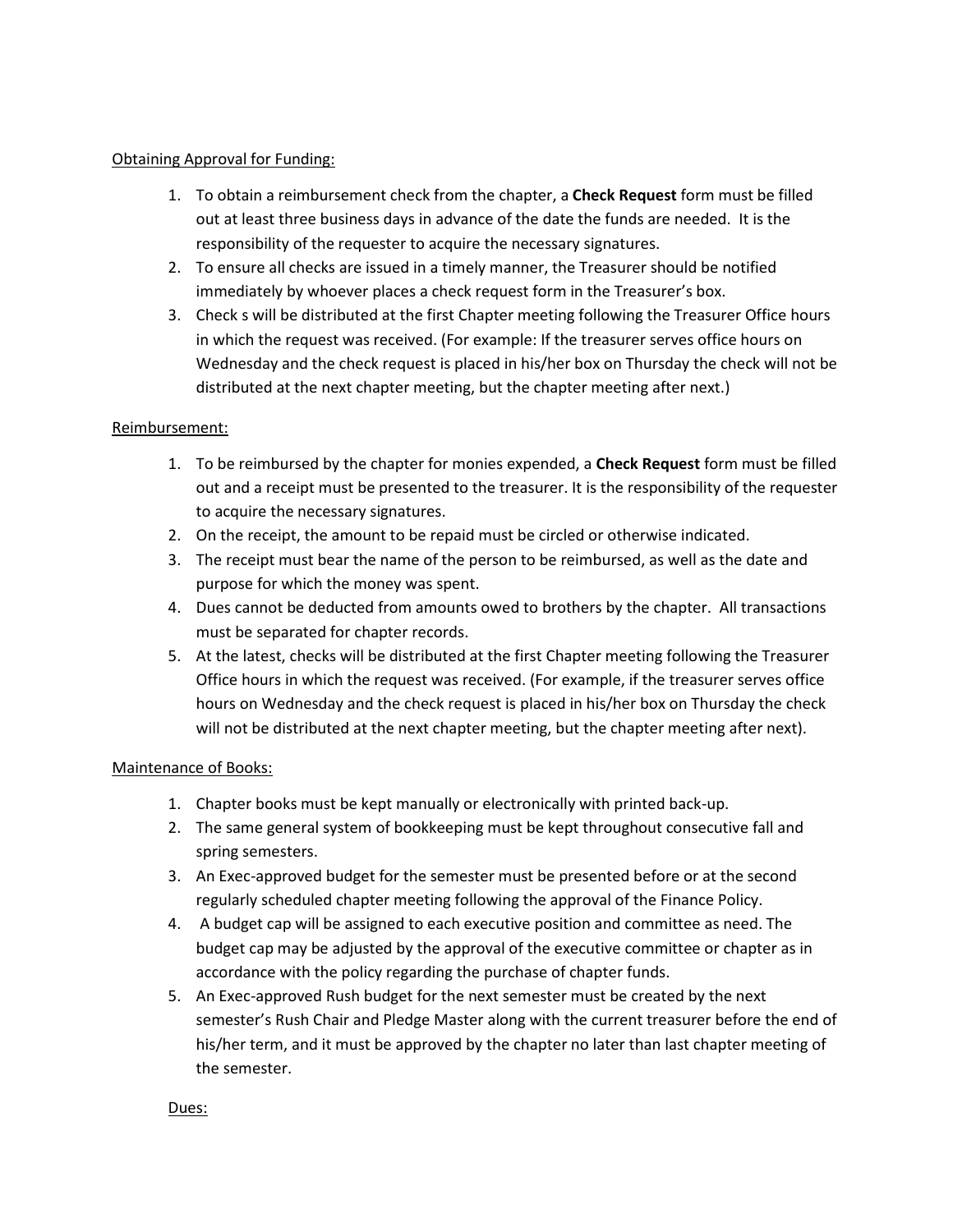- 1. Active dues will be set at \$60 a semester. During the fall semester, part of this amount will be used to pay the Annual Active Membership Dues to the national office. Dues shall be paid in full no later than February  $15^{th}$ , 2015
- 2. Associate dues will be set at \$35 a semester. Dues shall be paid in full no later than February 15th, 2015.
- 3. Failure to pay dues or set up a payment plan will result in a drop of membership status until dues are paid. Upon payment of dues your membership status will return to that which he was granted the previous spring. (For example: If an active does not pay dues by February  $15<sup>th</sup>$ , 2015, they will be considered an associate until they pay their dues. Once their dues are paid, they will be considered an active member.)
- 4. Pledge dues will be set at \$80. 50% of Pledge dues will be due by the second chapter meeting following Pledge Induction. The remainder of Pledge dues will be due by the chapter meeting following Pledge Activation.
- 5. Both Active and Pledge dues can be earned through participation in certain fund-raising activities as specified by the treasurer. Assisting in these activities will result in a brother earning credit towards his or her dues in accordance with the amount paid for the fundraising activity. If a brother elects to use the money earned to pay dues, the brother will not receive service time for the activity.
- 6. Any brother who believes they will have difficulty in meeting these requirements will need to make arrangements with the treasurer. All arrangements should be made by February  $8^{\text{th}}$ , 2015.

### Chapter Accounts and Sub-Accounts

- 1. Chapter sub-accounts will be created with the majority approval of the chapter.
- 2. Chapter officers shall be listed as the officers of these accounts.

3. The Chapter President and Treasurer shall be the only members of the chapter granted check writing privileges.

4. Only the Treasurer shall have the power to deposit or withdraw funds into these accounts and will keep financial records in accordance with the rest of this policy. The President may withdraw funds in the event that the Treasurer is not able.

5. The Chair of the projects for which the account was created may collect funds if the Treasurer is not available.

### Chapter Storage Space

- 1. Chapter, through approval of the executive and Scouting U committees, may elect to share the Scouting U storage facility.
- 2. Said storage facility must be paid for by chapter through the standard Alpha Phi Omega Beta Rho account.
- 3. Payment will be proportional to the percentage of the storage space used by Chapter.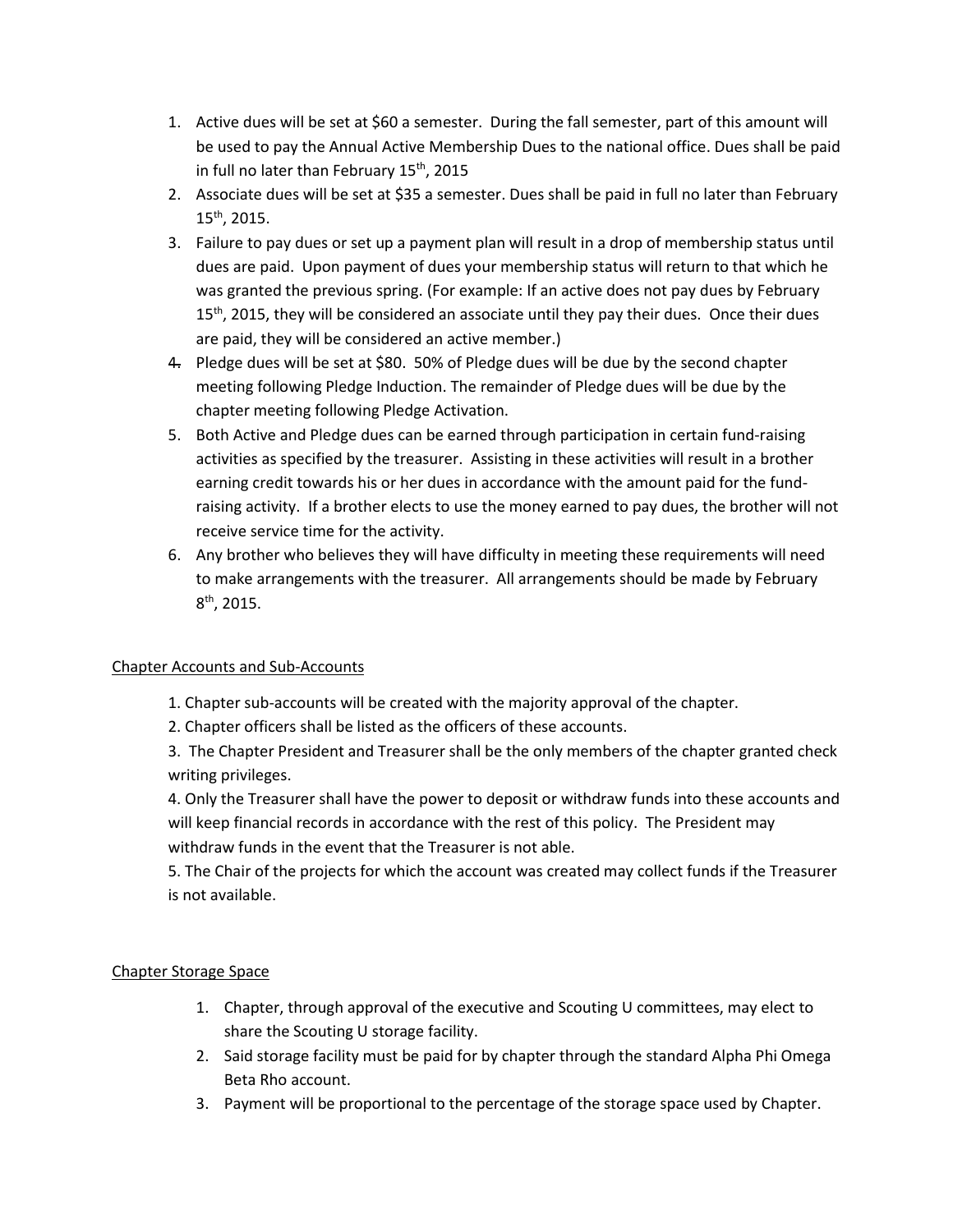### Pledge Policy

### Spring 2015

### Chapter\* Campus\* Community\* Country

### Alpha Phi Omega - Beta Rho

### **Meetings**

• Pledges may have one excused absence and are responsible for making up all missed quizzes/tests/interviews. Otherwise, pledges must attend all pledge class meetings and all of the chapter meetings during the pledging process.

• Pledge Class meetings are held one hour prior to chapter (6:00 p.m., Walton 257). Time and place are to be set by chapter.

• Any member (Active OR Pledge) that is disruptive in any form may be asked to leave by the Pledgemaster at any time.

### **Interviews**

Pledges must interview:

- Big Brother
- All Exec members
- Five other brothers
- Advisor

### Pledge Brothers

• The number of pledge brother interview requirements is at the discretion of the Pledgemaster and will be based off of the size of the Pledge Class.

• Interview questions will be made up of five (5) general, supplied questions and three (3) pledge-invented questions of good taste.

- All interviews must be done in person (no emails or phone calls).
- All answers will be handwritten by the pledge and signed by the interviewee.

### **Other Requirements:**